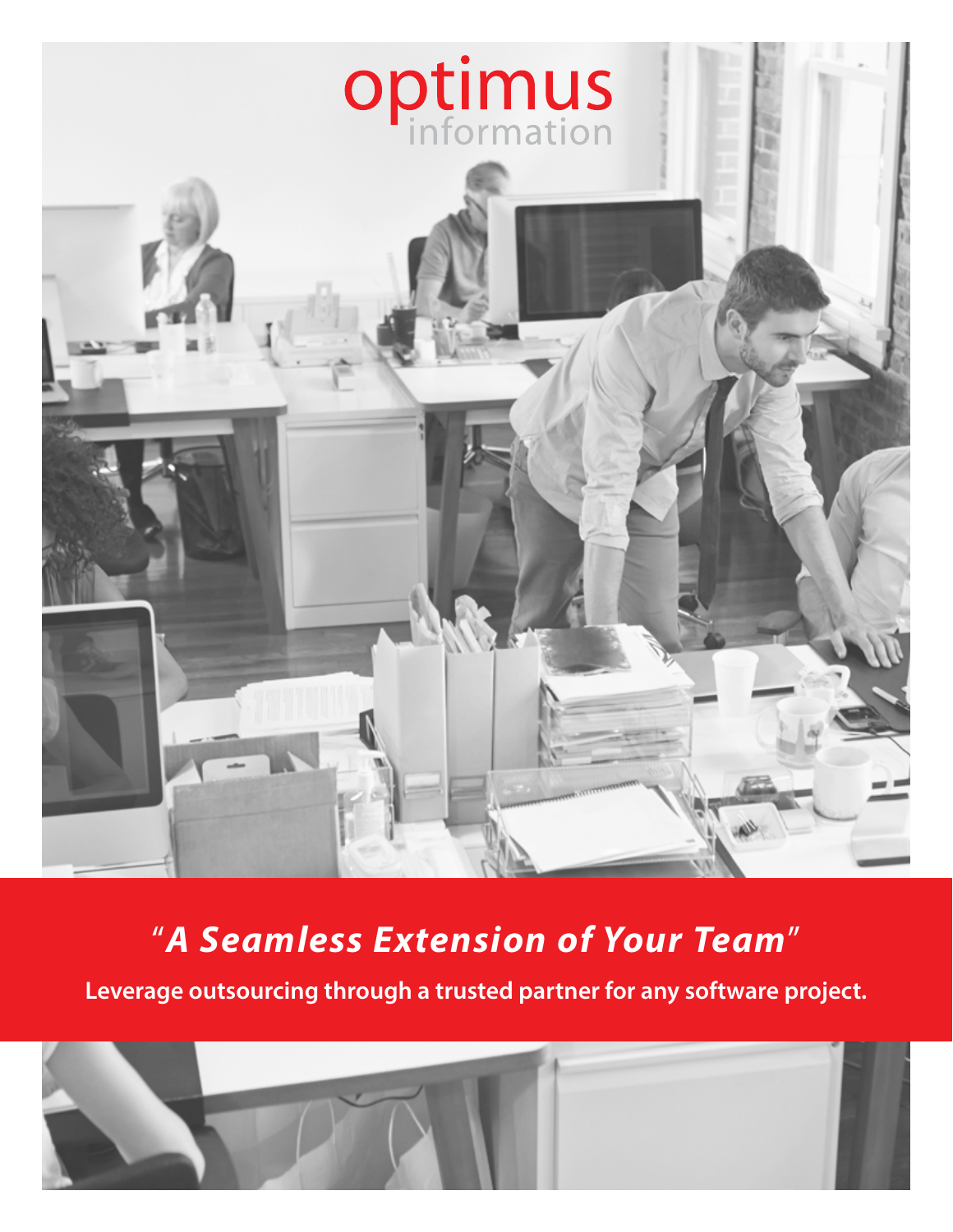

*"Optimus has provided valuable resources and knowledge in supporting Mobify to deliver exceptional mobile experiences for our customers. Initially, Optimus worked as an extension of our testing team and provided practical daily feedback on defects. We were impressed with Optimus' responsiveness, detail and dedication, and we've since expanded our relationship to include mobile development. Optimus has become an invaluable partner and continues to provide Mobify with high-quality software development and testing services."*

> Benjamin Terrill, VP of Customer Success **Mobify**

The world of technology is rapidly evolving. Organizations must continue maintaining and enhancing their current technology infrastructures while also embracing key trends such as mobile, cloud, business intelligence, big data and DevOps. To include new technologies, companies require technical expertise; but internal resources are often short.

Trying to maintain a broad skillset of technologists on staff can be expensive and certain technical skills might not justify a full time position. Organizations are keen to benefit from the knowledge, scalability and flexibility of leveraging a global workforce to extend their own resources. Optimus Information helps address these needs with outsourcing solutions that help companies deliver high quality products and services within budget and on time.



#### **FULL STACK DEVELOPMENT**

Software development, maintenance and professional services across segments including web, mobile, SaaS, cloud, desktop and shrink wrapped products.

## **Our Services**



## **MOBILE DEVELOPMENT**

Native, hybrid and mobile web application development, design and migration services for iOS, Android, Windows Phone and HTML5.



#### **BUSINESS INTELLIGENCE**

Data management, data warehousing, reporting services, dashboarding and visualization for the large amount of data coming from the web, IoT and elsewhere.



## **SOFTWARE TESTING**

Manual and automated testing for mobile, web, SaaS, cloud and desktop, including functional, compatibility, performance and security testing.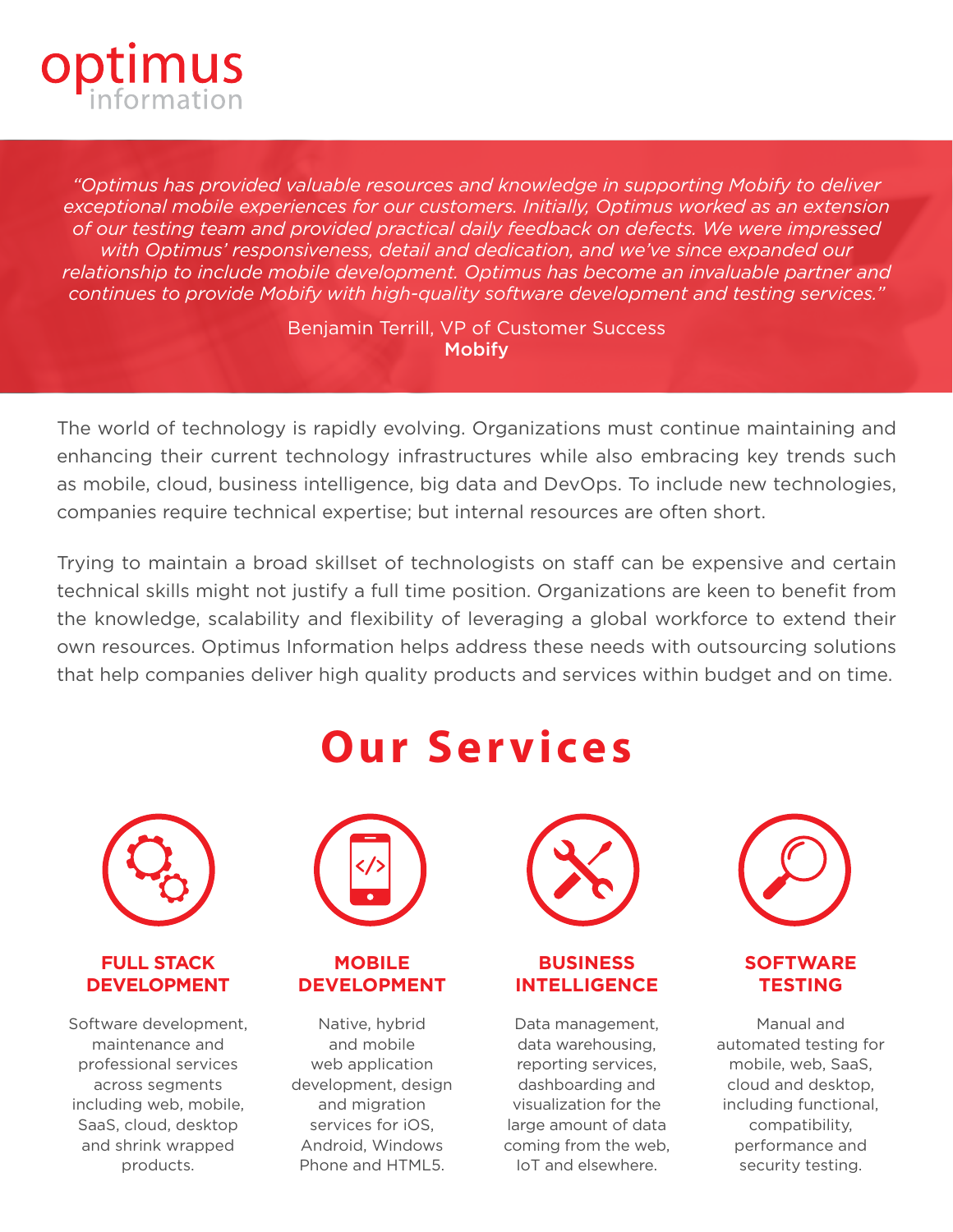# **The Optimus Advantage**

The Optimus Information model is designed to allocate the right mix of local and offshore resources in order to optimize expertise, speed and cost. We provide Outsourcing-asa-Service (OaaS), the ability for development teams to quickly add specialty skills to a development team without incurring long-term costs. Our global team is made up of wellrounded experienced professionals, allowing us to work on complex solutions requiring diverse expertise. The result for our customers is the capability to far better manage resource capacities and outcomes.

## Technical Expertise

Optimus Information partners with leading technology vendors to provide our clients with the most current solutions in the marketplace. We have technical expertise in the leading open source and proprietary software platforms. Optimus is a Microsoft Gold Partner.

## Enterprise Experience

Our background in enterprise solutions means we are focused on delivering high-quality software with corporate impact. Optimus has experience working with regulatory requirements and standards such as HIPPA, PCI, SOX, CMMI and ISO.

## Hybrid Delivery Model

Our model is designed to allocate the right mix of local and offshore resources in order to optimize expertise and speed to help clients around the world. With offices in North America and India, Optimus has the capability to design, develop, test, deploy and support complex systems wherever they are needed.



## **Scalability**

Our model gives clients a scalable partner that can help manage risks during various development stages. We can scale resources quickly in short notice and bring a variety of expertise to the table as needed. Clients often require part-time assistance from several different types of experts – we offer this kind of flexibility.



Transition and Support